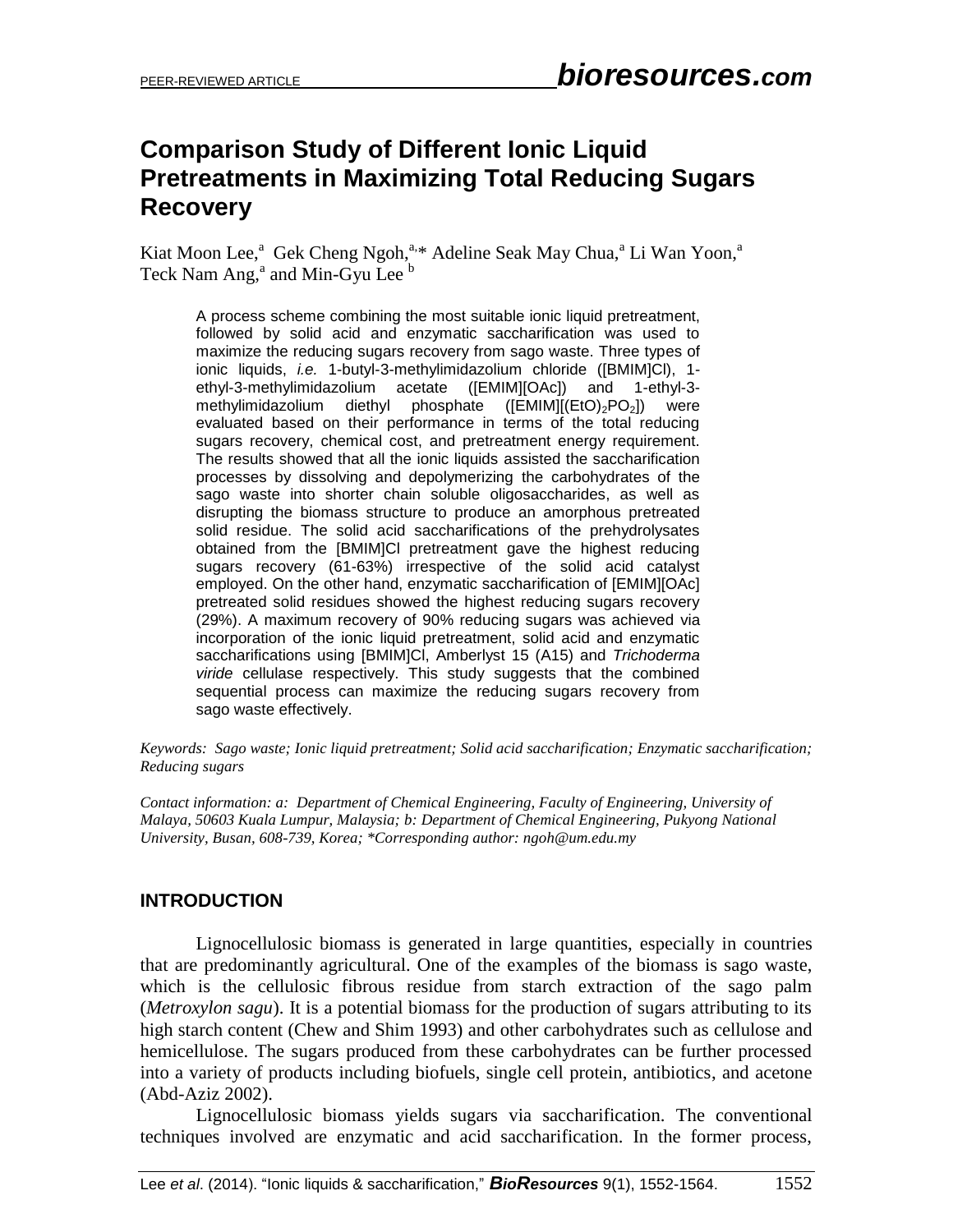enzymes are used as biocatalysts to depolymerize the biomass into sugars. Since enzyme is specific in its action, enzymatic saccharification of biomass does not degrade sugar products (Zhang *et al.* 2006). However, low enzymatic saccharification (Brandberg *et al.* 2004) and incomplete conversion of the biomass (Rinaldi *et al.* 2010) were observed due to the crystalline structure of the biomass. Therefore, physical or chemical pretreatment is required to disrupt the biomass structure prior to enzymatic saccharification for high sugars yield (Galbe and Zacchi 2012).

In acid saccharification, biomass is dissolved and hydrolyzed in mineral acids. The process is usually conducted at an elevated temperature and pressure in order to achieve a satisfactory yield of sugars (Li *et al.* 2008). The severe saccharification conditions unfavorably degrade the sugars to undesirable products such as 5-hydroxymethyl-2-furfural (HMF) and furfural (Kahar *et al.* 2010; Larsson *et al.* 1999; Sreenath and Jeffries 2000; Taherzadeh *et al.* 1999). Acid saccharification also leads to an acid waste disposal problem (Dadi *et al.* 2006; Li and Zhao 2007; Zhang and Zhao 2009) and requires expensive anti-corrosion equipment.

In recent years, solid acid catalyst has been used in saccharification (Kim *et al.* 2005; Lee *et al.* 2013; Yamaguchi *et al.* 2009) to avoid the shortcomings of the conventional saccharification techniques. The action of a solid acid catalyst in saccharification resembles that of a mineral acid, except it is in the solid phase (Hahn-Hägerdal *et al.* 1984), which can be easily recovered from the reaction mixture and reused. However, saccharification of the biomass using solid acid catalysts results in mass transfer limitations between the solid phase of biomass and the catalyst. Therefore, dissolution of the biomass prior to solid acid saccharification is essential. For this purpose, an ionic liquid capable of dissolving carbohydrates can be used (Fort *et al.* 2007; Kilpeläinen *et al.* 2007; Sun *et al.* 2009; Zavrel *et al.* 2009). The dissolved carbohydrate in ionic liquid can be further converted to sugars by solid acid saccharification. Meanwhile, the solid residue of the biomass obtained from ionic liquid pretreatment is more amorphous compared to the untreated biomass and thus would facilitate the enzymatic saccharification to produce high amount of sugars from the biomass (Dadi *et al.* 2006; Li *et al.* 2009; Zhao *et al.* 2009).

In view of the dissolution and structural disruption properties of the ionic liquid, the main objective of the present work is to capitalize the dual-function ionic liquid to maximize the recovery of reducing sugars from sago waste. A process scheme combining ionic liquid pretreatment, solid acid saccharification, and enzymatic saccharification was applied. The effects of different ionic liquids on sugars recovery in the prehydrolysates (liquid products of ionic liquid pretreatment) and pretreated solid residues (solid products of ionic liquid pretreatment) were respectively investigated by applying solid acid and enzymatic saccharification. A most suitable ionic liquid was then selected in terms of total reducing sugars recovery, pretreatment energy, and chemical cost.

### **EXPERIMENTAL**

#### **Materials**

Sago waste was ground and sieved to a particle size between 250 μm to 500 µm. The ionic liquid 1-butyl-3-methylimidazolium chloride ([BMIM]Cl) and *Trichoderma viride* cellulase with an activity of 1 U/mg were purchased from Merck (Germany). The chemicals 1-ethyl-3-methylimidazolium acetate ([EMIM][OAc]), 1-ethyl-3-methylimida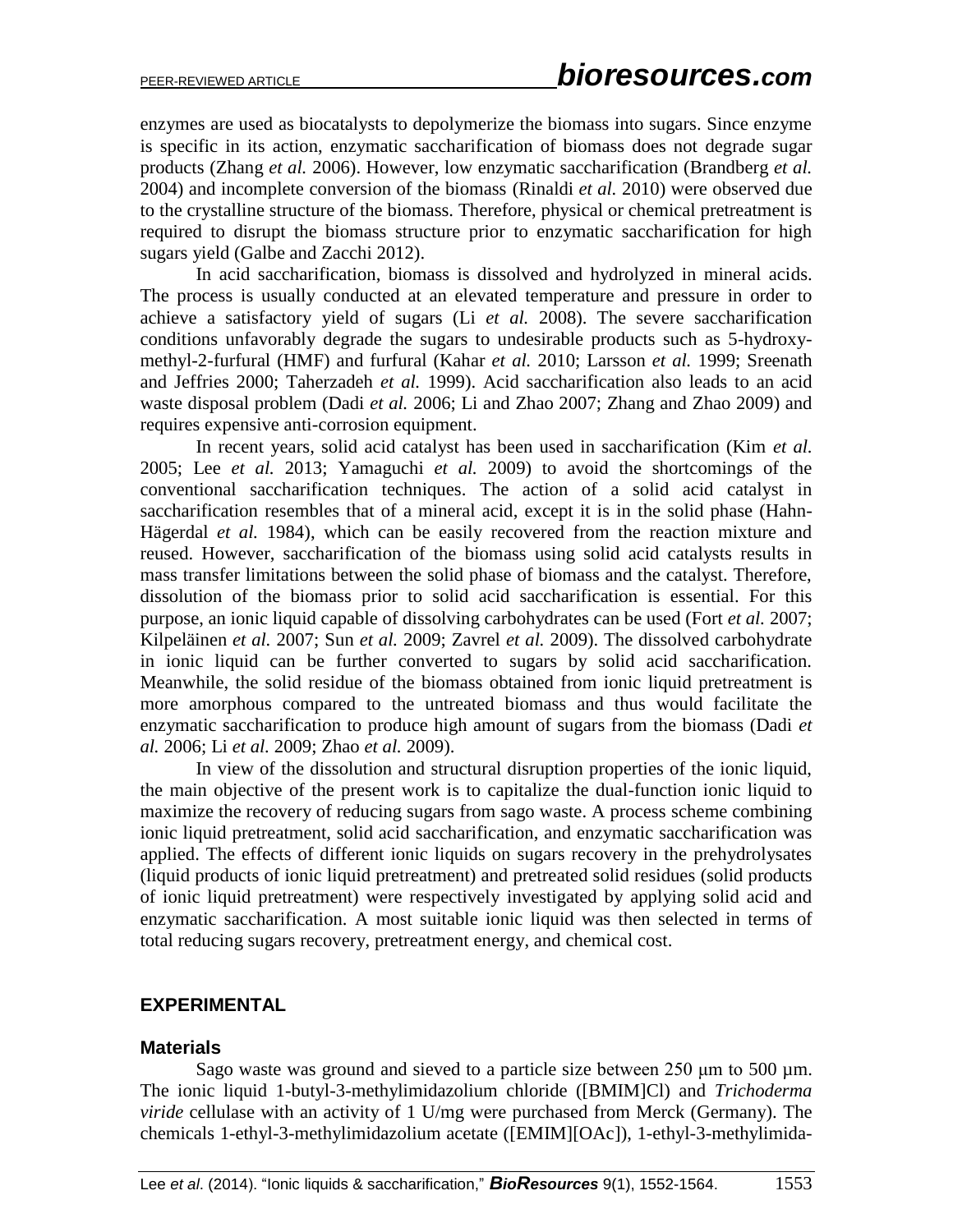zolium diethyl phosphate ([EMIM][(EtO)<sub>2</sub>PO<sub>2</sub>]), the solid acid catalysts Amberlyst 15 (A15), Amberlite IR120, and Nafion NR50 were purchased from Sigma-Aldrich (USA). All other chemicals were obtained from commercial sources and are of analytical grade.

### **Characterization of Sago Waste**

Starch content in sago waste was determined according to the procedure described by Megazyme in Total Starch Assay Procedure K-TSTA 07/11. Cellulose, hemicellulose, and lignin contents were characterized based on the procedure in the National Renewable Energy Laboratory (NREL) Technical Report NREL/TP-510-42618 (Sluiter *et al.* 2011).

#### *Determination of starch content of sago waste*

A test tube containing 100 mg of sago waste was added with 0.2 mL of ethanol (80%, v/v). The sample was stirred on a vortex mixer to aid substrate dispersion. 2 mL of 2 M potassium hydroxide was added to the test tube and placed in an ice bath over a magnetic stirrer for approximately 20 min, after which 8 mL of sodium acetate buffer (1.2 M, pH 3.8), 0.1 mL of thermostable  $\alpha$ -amylase, and 0.1 mL of amyloglucosidase were added to the reaction mixture and incubated for 30 min at 50 $\degree$ C with intermittent mixing. The content of the test tube was diluted with ultrapure water (Arium<sup>®</sup> 611UF, Sartorius, Germany) to a total volume of 100 mL before it was centrifuged (Centrifuge 5810R, Eppendorf, Germany). The composition of starch was determined from the clear aliquot using glucose oxidase/peroxidase (GOPOD) reagent. The starch-free solid residue was collected via filtering the remaining of the solution and it was washed and dried prior to analyses for cellulose, hemicellulose and lignin content.

#### *Determination of cellulose, hemicellulose, and lignin content of sago waste*

Starch-free solid residue of 300 mg was hydrolyzed with 3 mL of 72% sulfuric acid in a water bath at 30  $^{\circ}$ C for 1 h. The reaction mixture was diluted by 84 mL of ultrapure water and autoclaved at 121  $\rm{^{\circ}C}$  for 1 h. After that, it was cooled to room temperature before being subject to vacuum filtration through a filtering crucible. The liquid sample was collected to determine the cellulose and hemicelluloses content; while the solid residue remaining after filtration was washed several times with ultrapure water prior to lignin determination.

#### **Ionic Liquid Pretreatment of Sago Waste**

A solution of 4% (w/v) sago waste was prepared by adding 1 mL of ionic liquid into a test tube that contained 40 mg of sago waste. The mixture in the test tube was heated at  $100^{\circ}$ C in an oil bath (MC, Julabo, Germany) for 3 h and samples were taken periodically. The sample was mixed with 5 mL of ultrapure water and centrifuged to separate the liquid portion (hereafter called prehydrolysate) from the pretreated sago waste solid residue. A portion of the prehydrolysate (1.5 mL) was analyzed for its reducing sugars by 3,5-dinitrosalicylic acid (DNS) assay (Miller 1959), and the remaining prehydrolysate was subjected to solid acid saccharification. The pretreated solid residue was washed with ultrapure water and dried prior to enzymatic saccharification and Fourier transform infrared spectroscopy (FT-IR) analysis. The experiments were conducted with ultrapure water as control, and all the experiments were performed in triplicate.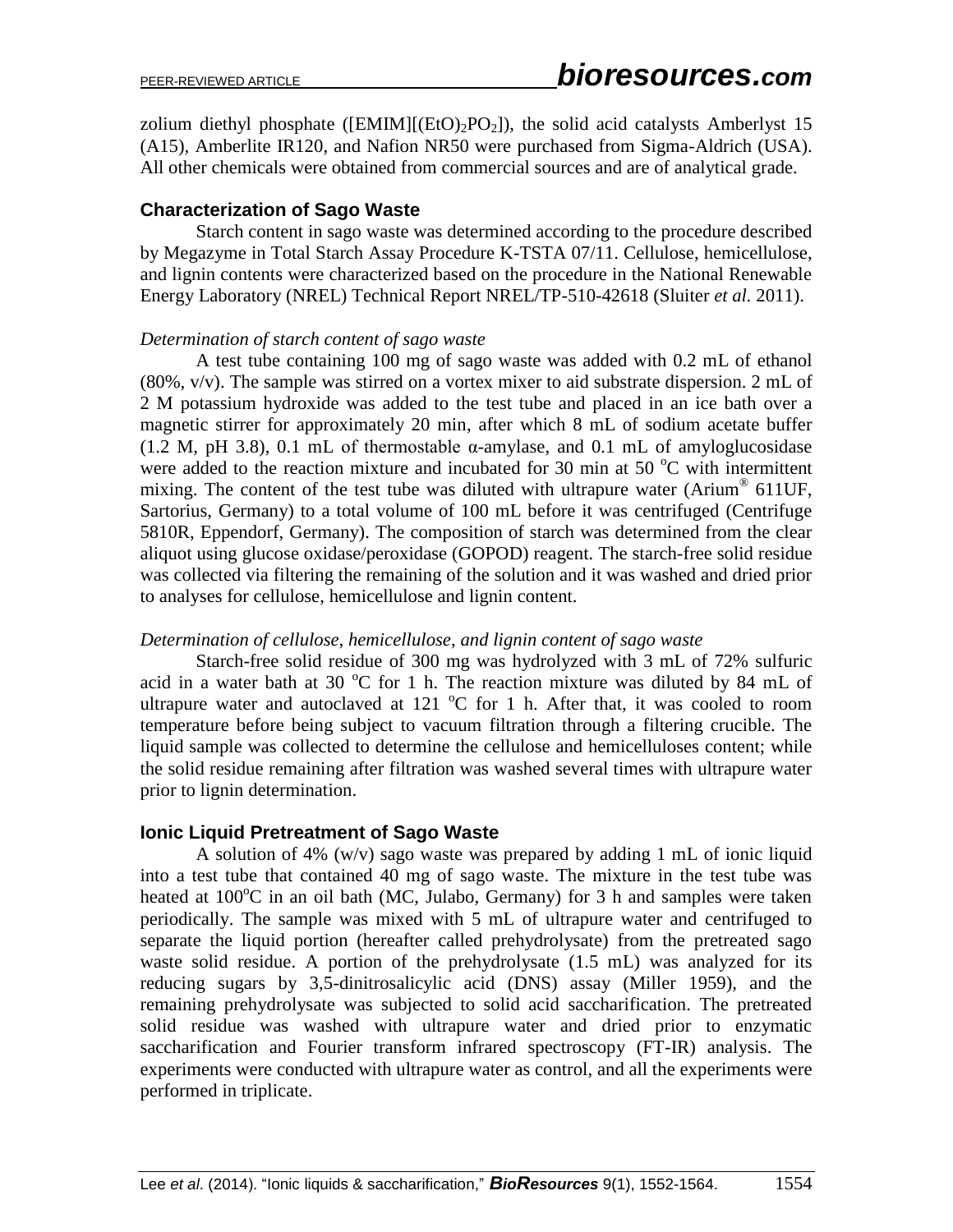# **Solid Acid Saccharification of the Prehydrolysate**

The prehydrolysate obtained from the ionic liquid pretreatment was saccharified with 10% (w/v) solid acid catalyst in the oil bath at 120  $^{\circ}$ C for 1.5 h. The solid acid catalysts under investigation were A15, Amberlite IR120, and Nafion NR50. Once the solid acid catalyst in the reacted sample was separated, the hydrolysate (liquid product from solid acid saccharification) was taken to determine its reducing sugars using DNS assay.

# **Enzymatic Saccharification of the Pretreated Solid Residue**

The pretreated solid residue was buffered with 1 mL of 50 mM, pH 4.8 acetate acid-sodium acetate buffer solution, followed by the addition of *Trichoderma viride* cellulase at a concentration of 30-50 FPU/g substrate for enzymatic saccharification. The reaction was carried out in a water bath at 50  $^{\circ}$ C for 48 h. The reacted mixture was centrifuged and the supernatant (liquid product from enzymatic saccharification) collected was analyzed for its reducing sugars content using DNS assay.

# **Fourier Transform Infrared Spectroscopy (FT-IR) Analysis**

FTIR spectrophotometry (Spectrum RX1, Perkin Elmer, USA) was used to examine the crystallinity of the pretreated sago waste solid residues and the untreated sago waste. The spectra were measured with a resolution of  $1 \text{ cm}^{-1}$  over the range between 400 and  $4000 \text{ cm}^{-1}$ . The crystallinity of the biomass was determined by measuring its two infrared ratios using Equation (1) (Nelson and O'Connor 1964):

Total crystallinity index (TCI) = 
$$
\alpha_{1378} / \alpha_{2900}
$$
 (1)

The higher TCI value indicates that the biomass has a higher crystallinity and ordered structured.

# **Computation of Reducing Sugars Recovery**

The total reducing sugars recovery of the process scheme was the sum of reducing sugars recovery from the hydrolysate and supernatant. Reducing sugars recovery from the hydrolysate refers to the percentage of reducing sugars that can be recovered from the carbohydrates in sago waste after having the prehydrolysate saccharified with solid acid catalyst. It is calculated using Eq. 2,

Reducing sugars recovery from the hydrolysate  $(\% )$  =

$$
w_{rs,h}/(1.11(w_s+w_c)+1.14w_h)\times 100
$$
 (2)

where  $w_{rs,h}$  represents the weight of reducing sugars in the hydrolysate,  $w_s$ ,  $w_c$ , and  $w_h$ represent the weight of starch, cellulose, and hemicellulose in sago waste, respectively. The values 1.11 and 1.14 are the multiplication factors that convert carbohydrates to equivalent sugars (Sluiter *et al.* 2011). While, reducing sugars recovery from the supernatant is the percentage of reducing sugars that can be recovered from the carbohydrates in sago waste when the pretreated sago waste solid residue is subjected to enzymatic saccharification. Equation 3 was applied to compute the reducing sugars recovery from the supernatant.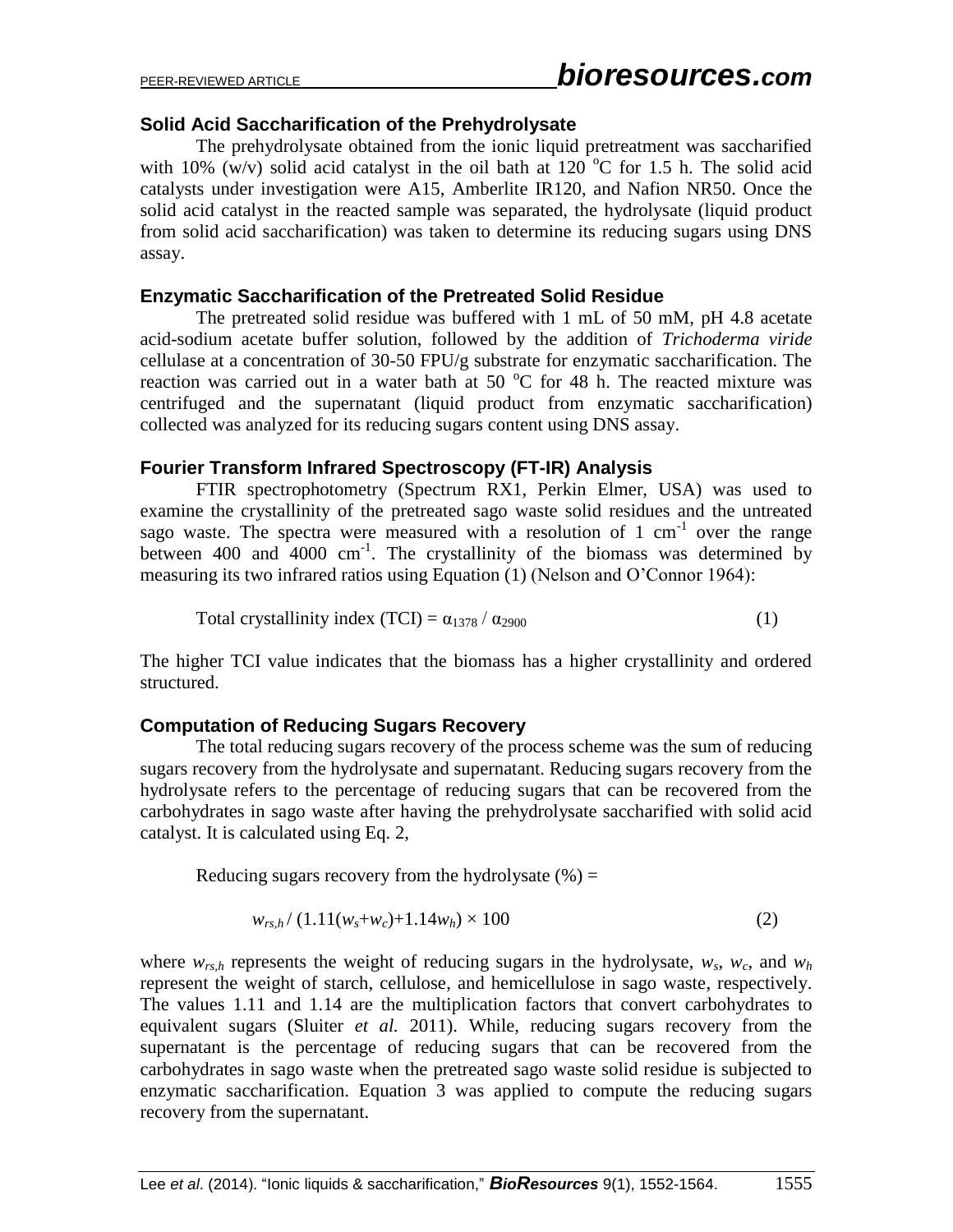Reducing sugars recovery from supernatant  $(\%)$  =

$$
w_{rs,s} / (1.11(w_s + w_c) + 1.14w_h) \times 100
$$
\n(3)

where *wrs,s* represents the weight of reducing sugars in the supernatant.

#### **Computation of Energy Requirement for Ionic Liquid Pretreatment**

The energy required for pretreatment was determined according to the first law of thermodynamics as shown in Eq. 4,

$$
Q = \Delta U = m^{\int_{T_i}^{T_f} C_p} dT
$$
 (4)

where Q is the heat transferred to the system,  $\Delta U$  is the change in the internal energy, m is the mass of the ionic liquid,  $C_p$  is the specific heat capacity of the ionic liquid, and  $T_i$ and  $T_f$  are respectively the initial and final absolute temperatures. Molar heat capacities of the ionic liquids are the sum of their cations and anions molar heat capacities that can be determined by using Eq. 5 (Soriano *et al.* 2010).

$$
C_{p,ion} \text{ (J mol}^{-1} \text{ K}^{-1}) = A + BT + CT^2 \tag{5}
$$

The symbols *A*, *B*, and *C* represent the empirical parameters, and *T* is the absolute temperature.

#### **RESULTS AND DISCUSSION**

#### **Composition of Sago Waste**

The chemical composition of sago waste obtained from the characterization study was compared with results from analysis of other types of lignocellulosic biomass that are usually used in sugars production, as shown in Table 1. Different biomass has varying starch, cellulose, hemicellulose, and lignin content. On average, 50 to 70% dry weight of the biomass shown is comprised of carbohydrates (*i.e.* starch, cellulose, and hemicellulose). However, sago waste used in this study was found to contain as much as 90% of carbohydrates, which indicates that it is a favorable substrate for sugars production.

| Lignocellulosic<br><b>Biomass</b> | Starch         | Cellulose      | Hemicellulose  | Lignin        | Reference              |
|-----------------------------------|----------------|----------------|----------------|---------------|------------------------|
| Sago waste                        | $36.5 \pm 1.2$ | $40.0 \pm 2.2$ | $13.1 \pm 0.1$ | $4.5 \pm 0.1$ | This study             |
| Corn stover                       |                | 34.5           | 27.7           | 17.8          | Kumar et al. (2011)    |
| Rice husk                         |                | 53.2           | 4.6            | 19.7          | Ang et al. (2011)      |
| Sugarcane bagasse                 |                | 41.6           | 25.1           | 20.3          | Kim and Day (2011)     |
| Switchgrass                       |                | 38.9           | 28.9           | 31.7          | Kumar et al. (2011)    |
| Wheat straw                       |                | 35.0           | 22.3           | 15.6          | Petersen et al. (2009) |

**Table 1.** Chemical Composition of Various Lignocellulosic Biomass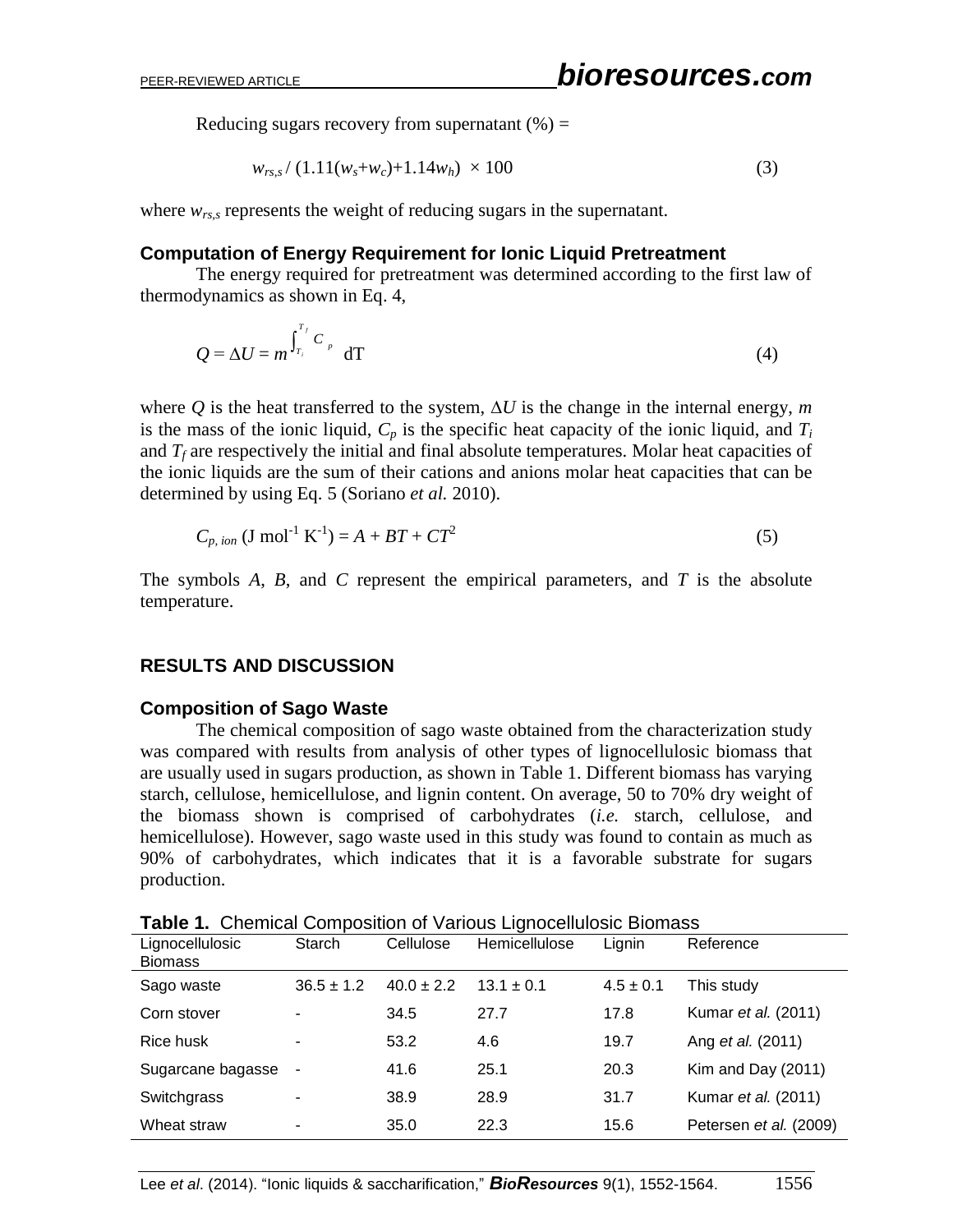### **Ionic Liquid Pretreatment**

[BMIM]Cl, [EMIM][OAc], and [EMIM][(EtO)<sub>2</sub>PO<sub>2</sub>] ionic liquids were used to dissolve the sago waste in this study. One of the factors that contributes to the choice of an ionic liquid is the good dissolution capability of the ionic liquid which can be predicted by the Kamlet-Taft beta (β) parameter. [BMIM]Cl and [EMIM][OAc] have a high β value of 0.84 (Fukaya *et al.* 2006) and ~1.1 (Doherty *et al.* 2010), respectively, which indicates good biomass dissolution. As for  $[EMIM][(EtO)<sub>2</sub>PO<sub>2</sub>]$ , it has a low viscosity that is expected to impart minimal mass and phase transfer limitations, and thus lead to better dissolution performance (Li *et al.* 2009; Mora-Pale *et al.* 2011). Therefore, [BMIM]Cl, [EMIM][OAc], and  $[EMIM]$ [ $(EtO)_{2}PO_{2}$ ] ionic liquids were used to dissolve the sago waste in this study.

When ionic liquid was applied to sago waste at a temperature of 100  $^{\circ}$ C, a series of reactions were initiated. First, the carbohydrates in sago waste were dissolved in the ionic liquid via the breaking down of the extensive network of hydrogen bonds in the carbohydrate (Feng and Chen 2008). The dissolved carbohydrate subsequently was depolymerized to oligosaccharides via hydrolysis of glycosidic bonds that linked the sugar monomers. These oligosaccharides can be further saccharified to sugars monomers, which is confirmed by the presence of reducing sugars in all the prehydrolysates obtained from the ionic liquid pretreatment of sago waste, as illustrated in Fig. 1.



**Fig. 1.** Amount of reducing sugars in prehydrolysates after ionic liquid pretreatments of sago waste.

The figure shows that the reducing sugars content for all the prehydrolysates increased gradually until reaching a plateau after 1 h of pretreatment. The amounts of reducing sugars produced by all the ionic liquid pretreatments were very low as in the range of 0.06 to 0.33 mg. This was as expected because ionic liquid pretreatment is aimed to dissolve the biomass rather than to produce sugars. In spite of that, the presence of sugars in the prehydrolysates indicated the depolymerization capability of the ionic liquids, as they could break down the carbohydrates polymers into its smaller constituents of sugars monomers.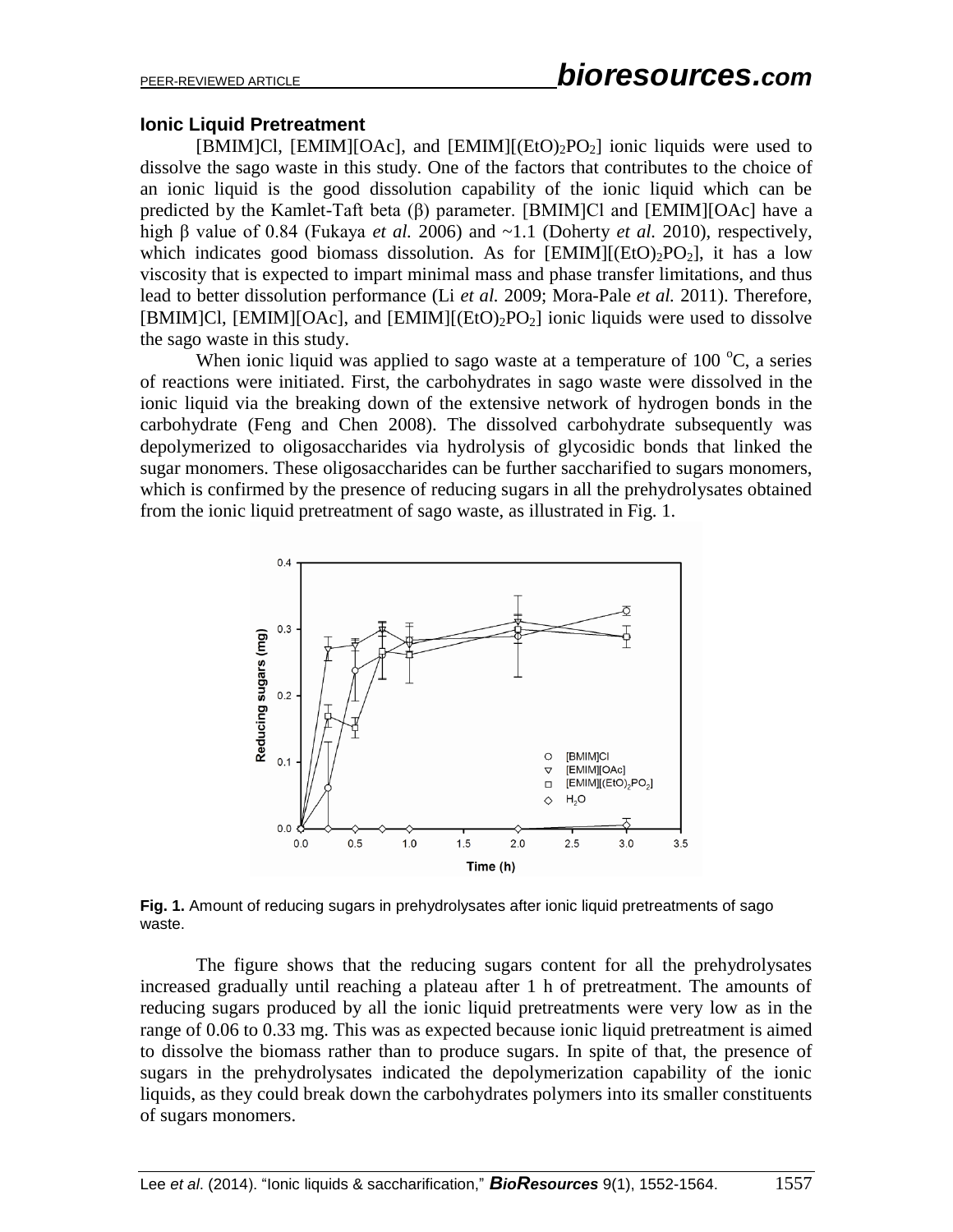### **Solid Acid Saccharification of the Prehydrolysate**

Having the prehydrolysates saccharified with solid acid catalyst, the amount of reducing sugars produced was greatly improved in comparison with their respective prehydrolysates, as shown in Fig. 2. This is because, solid acid catalyst provided an acidic environment by releasing its protons through ion exchange at the catalyst sulfonic groups (SO3H) with alkylimidazolium ions of the ionic liquid (Dwiatmoko *et al.* 2010), which has favored the saccharification process. The relatively high reducing sugars yield obtained from the solid acid saccharification signifies the formation of oligosaccharides during the ionic liquid pretreatment of the sago waste. Only when oligosaccharides were present in the prehydrolysates was the subsequent solid acid saccharification able to produce a higher amount of reducing sugars.



**Fig. 2.** Reducing sugars recovery from solid acid saccharification of ionic liquid pretreated sago waste.

It can be seen from Fig. 2 that the reducing sugars recovery in the [BMIM]Cl hydrolysate was at least three times higher than that of  $[EMIM]$ [ $(EtO)_{2}PO_{2}$ ] and [EMIM][OAc], regardless of the type of solid acid catalyst used in the saccharification. The vast differences in reducing sugars produced might be attributed to the degree of compatibility between the ionic liquid and the solid acid catalyst employed. Unlike [BMIM]Cl, both [EMIM][OAc] and [EMIM][(EtO)<sub>2</sub>PO<sub>2</sub>] contain weakly basic anions of acetate and phosphonic. Both the acetate and phosphonic anions are easily protonated to acetic acid and phosphonic acid, respectively by the solid acid catalyst (Rinaldi *et al.* 2010). Protonation of these basic anions considerably reduces the amount of protons available for saccharification. Therefore, less reducing sugars was detected in  $[EMIM][OAc]$  and  $[EMIM][(EtO)<sub>2</sub>PO<sub>2</sub>]$  hydrolysates as compared to that in  $[BMIM]Cl$ hydrolysate.

It can be also observed from Fig. 2 that [BMIM]Cl hydrolysates obtained from various solid acid saccharifications gave rise to almost the same reducing sugars recovery. Despite the similar saccharification efficiencies of the solid acid catalysts, they are different in term of physical properties and price. Amberlite IR120 is the most susceptible to physical attributions such as continuous wetting and drying due to its gel structure (Kunin *et al.* 1962).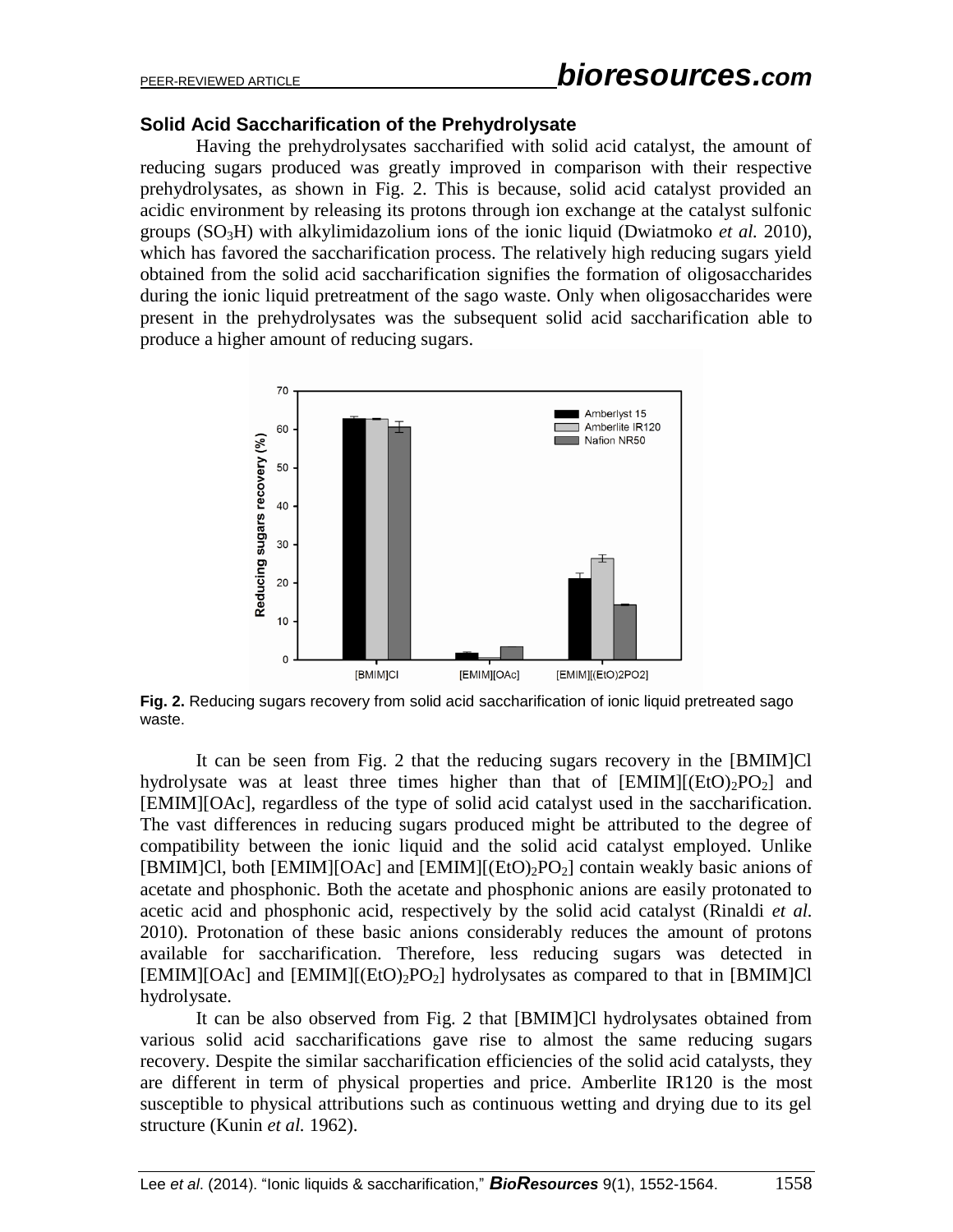On the other hand, A15 and Nafion NR50 are physically more stable and can withstand prolonged heating up to 120-140  $^{\circ}$ C and 280  $^{\circ}$ C, respectively (Harmer and Sun 2001). Although Nafion NR50 can withstand prolonged heating at a higher temperature, it is much more expensive compared to A15. In view of the above, A15 was chosen as the solid acid catalyst for subsequent work to maximize the recovery of reducing sugars from the ionic liquid pretreated sago waste.

### **Enzymatic Saccharification of the Pretreated Solid Residue**

The undissolved carbohydrates in the ionic liquid pretreated solid residues were saccharified enzymatically to recover reducing sugars. Enzymatic saccharification was applied instead of solid acid saccharification to overcome the mass transfer limitation induced by solid-solid contact. As shown in Fig. 3, enzymatic saccharification of all the ionic liquid pretreated solid residues yielded 20 to 30% of reducing sugars. The highest reducing sugars yield was obtained via enzymatic saccharification of [EMIM][OAc] pretreated solid residue, followed by  $[BMIM]Cl$  and  $[EMIM]$  $(EtO)_2PO_2]$  pretreated solid residues. However, the differences in yield were insignificant especially between the  $[EMIM][OAc]$  and  $[EMIM][(EtO)<sub>2</sub>PO<sub>2</sub>]$  pretreated solid residues.



**Fig. 3.** Reducing sugars recovery from enzymatic saccharification of ionic liquid pretreated sago waste.

The crystallinity indices of the biomass after the pretreatments were determined as presented in Table 2. Compared to the untreated sago waste, the crystallinities of all the pretreated solid residues were reduced. Among the pretreated solid residues, [EMIM][OAc] had the highest total crystallinity index. Again, the differences in crystallinity index among the pretreated solid residues were insignificant, which explains well the insignificant difference in reducing sugars recoveries between the pretreated solid residues.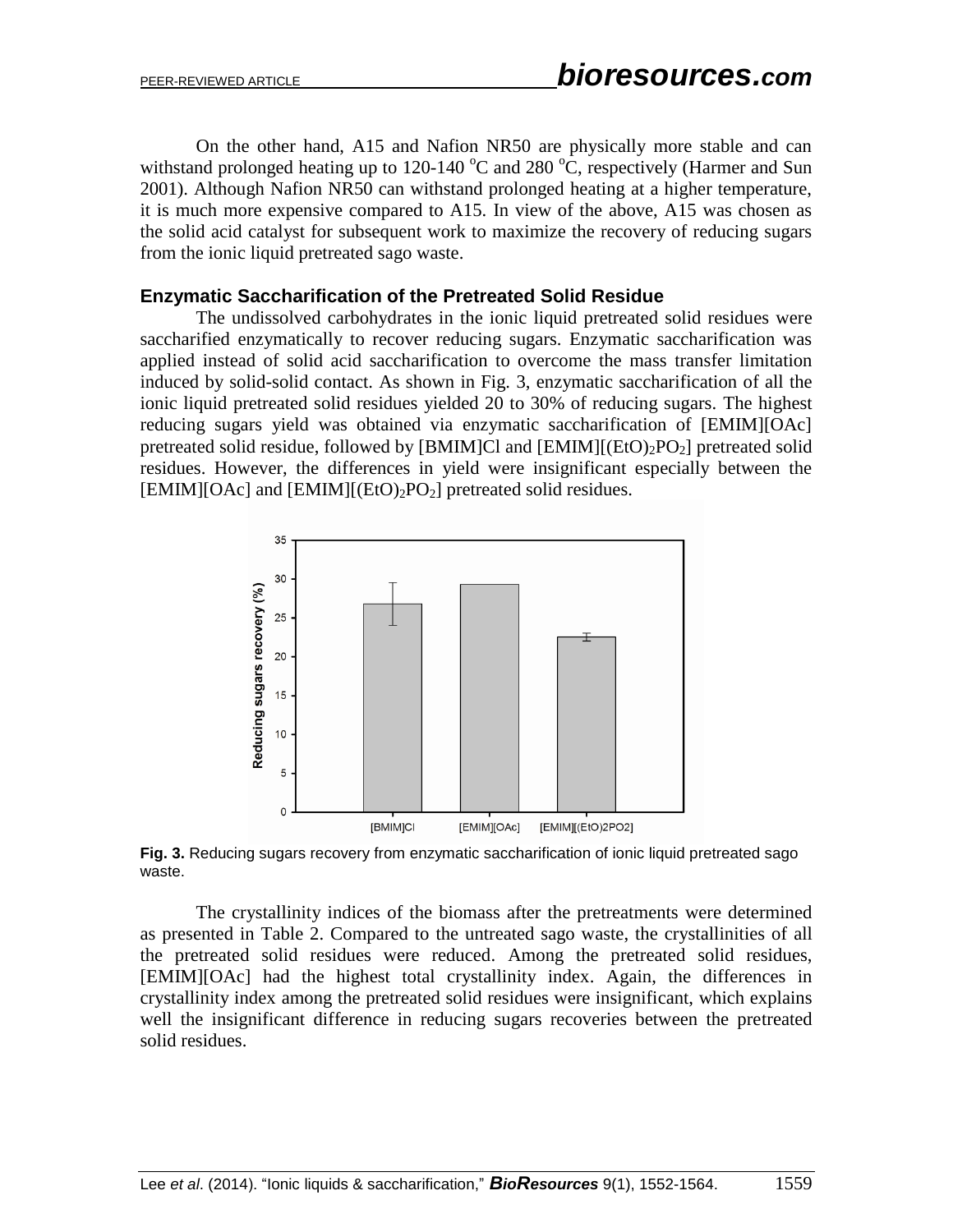| Sago Waste Sample                                                     | <b>Total Crystallinity Index</b> | Lignin content * |
|-----------------------------------------------------------------------|----------------------------------|------------------|
|                                                                       | (TCI)                            | (mg)             |
| Untreated sago waste                                                  | 1.06                             | $13.5 \pm 0.4$   |
| [BMIM]CI pretreated solid residues                                    | 0.99                             | $12.0 \pm 1.5$   |
| [EMIM][OAc] pretreated solid residues                                 | 1.02                             | $9.0 \pm 0.6$    |
| [EMIM][(EtO) <sub>2</sub> PO <sub>2</sub> ] pretreated solid residues | 0.98                             | $9.9 \pm 0.9$    |

**Table 2.** Total Crystallinity Index (TCI) and Lignin Content of the Untreated Sago Waste and Pretreated Solid Residues

\* The lignin contents in all the samples were measured for 300 mg of sago waste samples and reported in absolute values for comparison purpose.

The other factor that can affect reducing sugars recovery in enzymatic saccharification of pretreated solid residues is the degree of delignification of the biomass after the pretreatments. Lee *et al.* (2009) and Wu *et al.* (2011) reported that effective delignification of the biomass is able to improve the sugars yield. Table 2 presents the amount of lignin in all the ionic liquid pretreated solid residues. The lowest lignin content in the residue after [EMIM][OAc] pretreatment is consistent with the finding of the highest yield of reducing sugars in the sample. Delignification is important, as irreversible adsorption of enzyme on the biomass was prevented (Ooshima *et al.* 1986; Zhu *et al.* 2006). The absorption of enzyme onto lignin lowers the saccharification rate and hinder recycling of enzyme, leading to a lower reducing sugars yield.

As mentioned earlier, reducing sugars recoveries of all the enzymatic saccharified pretreated solid residues were in the range of 20 to 30%. The amount of reducing sugars produced from enzymatic saccharification significantly affect the total reducing sugars production especially in process scheme with  $[EMIM][OAc]$  and  $[EMIM][(EtO)<sub>2</sub>PO<sub>2</sub>]$ pretreatments. As previously discussed, in the case of the less compatible [EMIM][OAc] and  $[EMIM][(EtO)<sub>2</sub>PO<sub>2</sub>]$  due to protonation of their anions in A15, solid acid saccharification of their prehydrolysates did not yield a high amount of reducing sugars. In these cases, most of the reducing sugars produced were contributed by the enzymatic saccharification of their pretreated solid residues. The findings suggest that the undissolved carbohydrates in the solid residue of the ionic liquid-pretreated sago waste can be enzymatic saccharified to maximize the reducing sugars recovery from sago waste.

#### **Process Scheme Evaluation for Maximum Total Reducing Sugars Recovery**

In this integrated process, [BMIM]Cl-pretreated sago waste gave the highest reducing sugars yield of 90% after having both of its liquid and solid products saccharified with A15 solid acid catalyst and *Trichoderma viride* cellulase, respectively. The total reducing sugars recovery in the present work is higher compared to the other process schemes. For instance, an optimum yield of 62% was reported in acid saccharification of sago waste using 1.5 M sulfuric acid at 90  $^{\circ}$ C for 2 h (Kumoro *et al.*) 2008). The authors also reported enzymatic saccharification of sago waste with 6 AGU  $mL^{-1}$  glucoamylase that produced an optimum yield of 56% at 60 °C and 30 min.

The combined sequential pretreatment and saccharification process introduced in this study apparently has a better sugars recovery potential as ionic liquid pretreatment enables the complete utilization of biomass via its dual function role to depolymerize the sago waste and disrupt its structure. Besides providing the highest total reducing sugars recovery from sago waste, pretreatment using [BMIM]Cl is the most economical for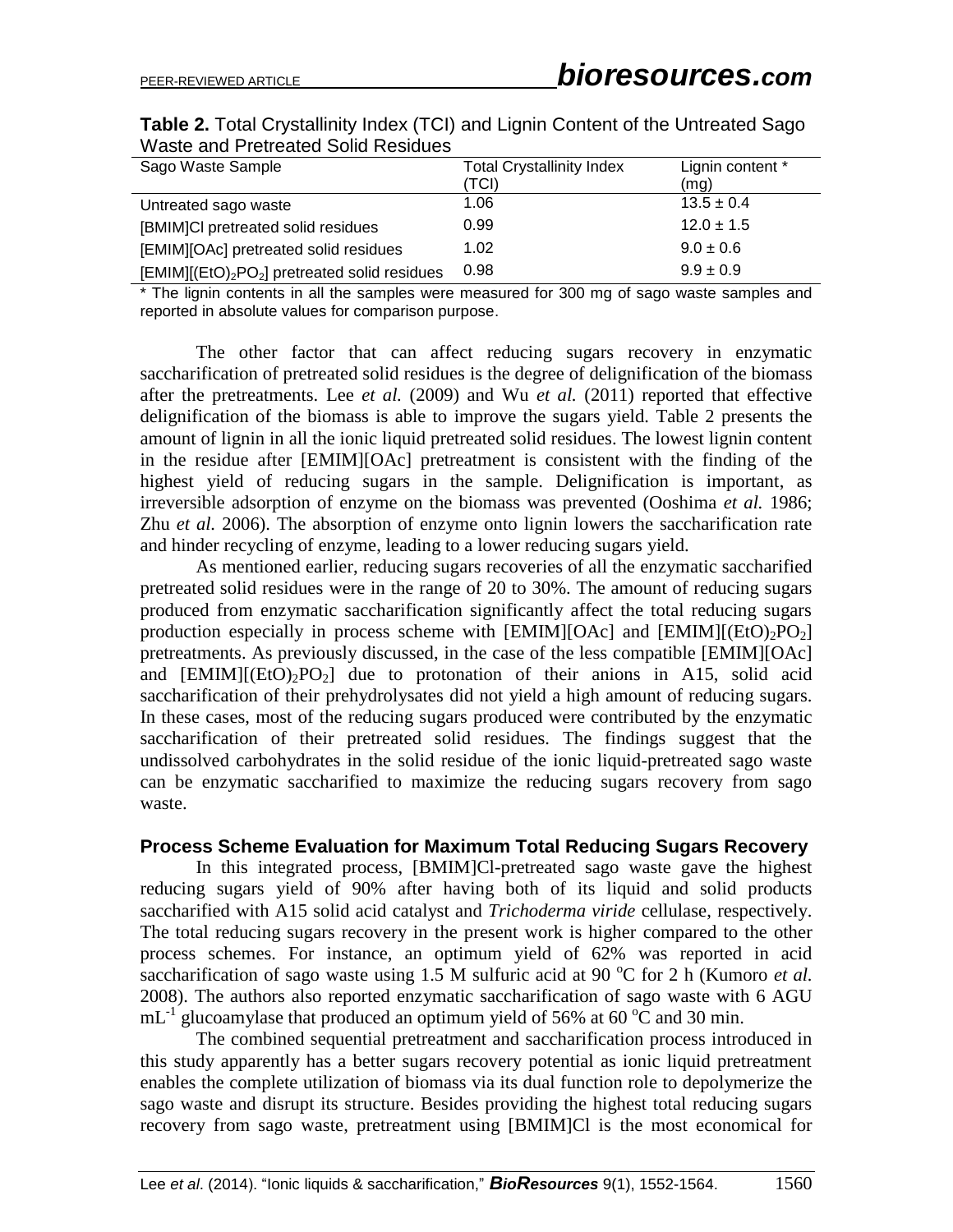application because it has the cheapest cost among the ionic liquids and has the lowest energy demand during the pretreatment reaction. As shown in Table 3, [BMIM]Cl pretreatment requires the least amount of energy, followed by treatment with  $[EMIM][OAc]$  or  $[EMIM][(EtO)<sub>2</sub>PO<sub>2</sub>]$ . These collectively suggest the feasibility of applying [BMIM]Cl to dissolve and pretreat sago waste prior to solid acid and enzymatic saccharifications to maximize the recovery of reducing sugars.

| $\frac{1}{2}$ and $\frac{1}{2}$ . The result of the results of the second state $\frac{1}{2}$ and $\frac{1}{2}$ . The results of the results of the results of the results of the results of the results of the results of the results of the |                                          |  |  |  |
|-----------------------------------------------------------------------------------------------------------------------------------------------------------------------------------------------------------------------------------------------|------------------------------------------|--|--|--|
| Ionic Liquid Pretreatment                                                                                                                                                                                                                     | Energy Required per g of Sago Waste (kJ) |  |  |  |
| [BMIM]CI                                                                                                                                                                                                                                      | 3.04                                     |  |  |  |
| [EMIM][OAc]                                                                                                                                                                                                                                   | 3.72                                     |  |  |  |
| $[EMIM]$ $(E(O)2PO2]$                                                                                                                                                                                                                         | 3.87                                     |  |  |  |

**Table 3.** Fnergy Requirement for the Ionic Liquid Pretreatments

# **CONCLUSIONS**

- 1. The present study demonstrates that ionic liquids can have a dual function, *i.e.* biomass dissolution and structural disruption, and that this facilitates the maximum recovery of reducing sugars from sago waste.
- 2. A maximum recovery of 90% reducing sugars can be achieved by incorporating [BMIM]Cl pretreatment into A15 saccharification and *Trichoderma viride* cellulase saccharification.
- 3. [BMIM]Cl pretreatment is the most economically feasible in view of the lowest chemical cost and the least pretreatment energy.
- 4. The compatibility of the ionic liquid and the solid acid catalyst is essential to ensure the effectiveness for reducing sugars recovery from the hydrolysates.
- 5. The findings collectively suggest that the ionic liquid pretreatment facilitates an efficient conversion of lignocellulosic biomass to reducing sugars, where it could be further converted into valuable biofuels and other biochemical products.

# **ACKNOWLEDGMENTS**

This work was financed by University of Malaya under the research grant of RG151/12AET and RP002B/13AET. The authors would like to thank CL Nee Sago Industries, Sarawak, Malaysia for providing the sago waste.

# **REFERENCES CITED**

Abd-Aziz, S. (2002). "Sago starch and its utilisation," *J. Biosci. Bioeng.* 94, 526-529. Ang, T. N., Yoon, L. W., Lee, K. M., Ngoh, G. C., Chua, A. S. M., and Lee, M. G. (2011). "Efficiency of ionic liquids in the dissolution of rice husk," *BioResources* 6, 4790-4800.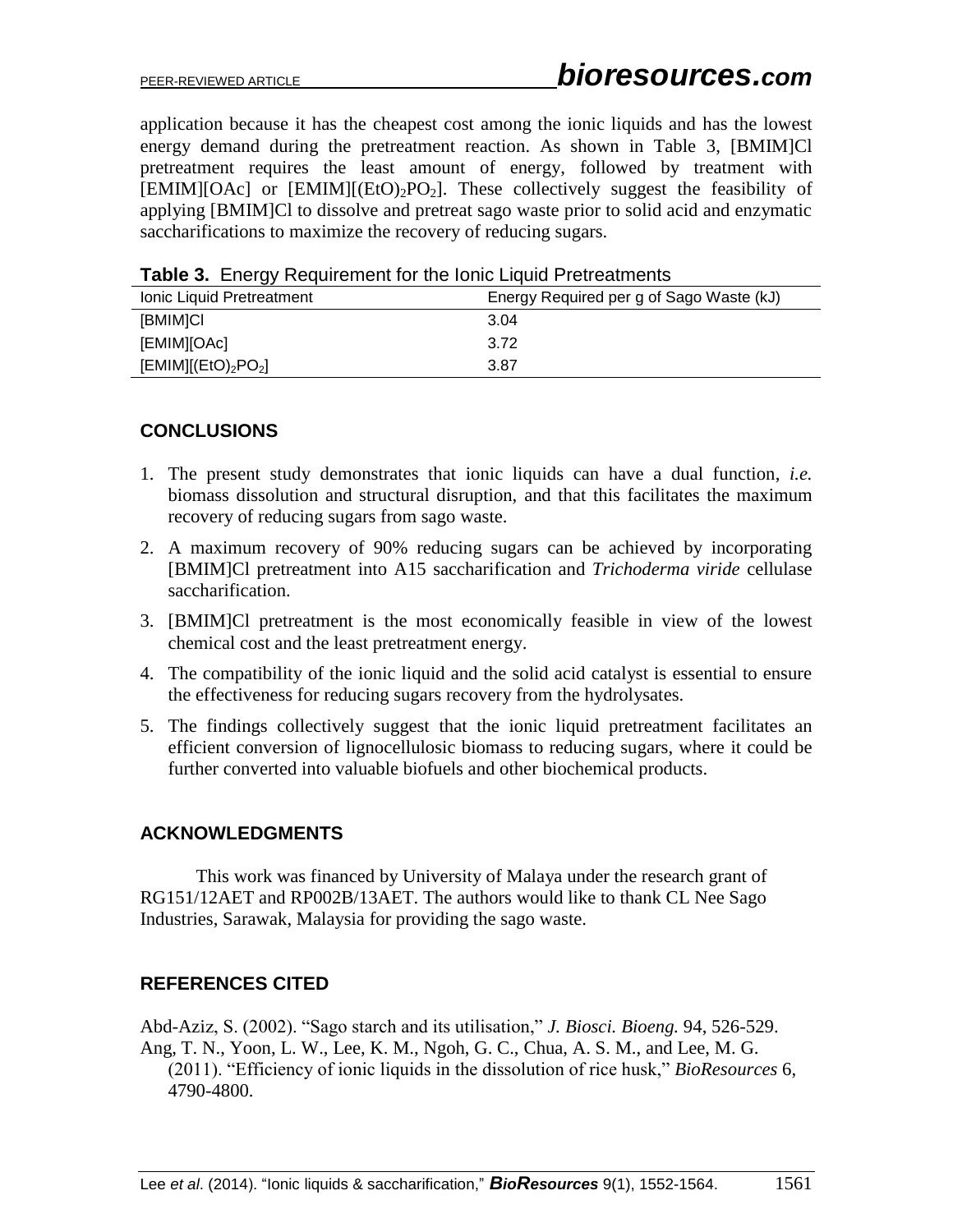- Brandberg, T., Franzén, C. J., and Gustafsson, L. (2004). "The fermentation performance of nine strains of *Saccharomyces cerevisiae* in batch and fed-batch cultures in diluteacid wood hydrolysate," *J. Biosci. Bioeng.* 98, 122-125.
- Chew, T. Y., and Shim, Y. L. (1993). "Management of sago processing wastes," in: *Waste Management in Malaysia – Current Status and Prospects for Bioremediation*, B. G. Yeoh, K. S. Chee, S. M. Phang, Z. Isa, A. Idris, and M. Mohamed (eds.), Ministry of Science, Technology and the Environment, Kuala Lumpur.
- Dadi, A. P., Varanasi, S., and Schall, C. A. (2006). "Enhancement of cellulose saccharification kinetics using an ionic liquid pretreatment step," *Biotechnol. Bioeng.* 95, 904-910.
- Doherty, T. V., Mora-Pale, M., Foley, S. E., Linhardt, R. J., and Dordick, J. S. (2010). "Ionic liquid solvent properties as predictors of lignocellulose pretreatment efficacy," *Green Chem.* 12, 1967-1975.
- Dwiatmoko, A. A., Choi, J. W., Suh, D. J., Suh, Y.-W., and Kung, H. H. (2010). "Understanding the role of halogen-containing ionic liquids in the hydrolysis of cellobiose catalyzed by acid resins," *Appl. Catal. A* 387, 209-214.
- Feng, L., and Chen, Z-l. (2008). "Research progress on dissolution and functional modification of cellulose in ionic liquids," *J. Mol. Liq.* 142, 1-5.
- Fort, D. A., Remsing, R. C., Swatloski, R. P., Moyna, P., Moyna, G., and Rogers, R. D. (2007). "Can ionic liquids dissolve wood? Processing and analysis of lignocellulosic materials with 1-*n*-butyl-3-methylimidazolium chloride," *Green Chem.* 9, 63-69.
- Fukaya, Y., Sugimoto, A., and Ohno, H. (2006). "Superior solubility of polysaccharides in low viscosity, polar, and halogen free 1,3-dialkylimidazolium formates," *Biomacromolecules* 7, 3295-3297.
- Galbe, M., and Zacchi, G. (2012). "Pretreatment: The key to efficient utilization of lignocellulosic materials," *Biomass Bioenerg.* 46, 70-78.
- Hahn-Hägerdal, B., Skoog, K., and Mattiasson, B.O. (1984). "Solid superacids for hydrolyzing oligo- and polysaccharides," *Ann. N.Y. Acad. Sci.* 434, 161-163.
- Harmer, M. A., and Sun, Q. (2001). "Solid acid catalysis using ion-exchange resins," *Appl. Catal. A* 221, 45-62.
- Kahar, P., Taku, K., and Tanaka, S. (2010). "Enzymatic digestion of corncobs pretreated with low strength of sulfuric acid for bioethanol production," *J. Biosci. Bioeng.* 110, 453-458.
- Kilpeläinen, I., Xie, H., King, A., Granstrom, M., Heikkinen, S., and Argyropoulos, D. S. (2007). "Dissolution of wood in ionic liquids," *Journal of Agricultural and Food Chemistry* 55, 9142-9148.
- Kim, M., and Day, D. F. (2011). "Composition of sugar cane, energy cane, and sweet sorghum suitable for ethanol production at Louisiana sugar mills," *J. Ind. Microbiol. Biotechnol.* 38, 803-807.
- Kim, Y., Hendrickson, R., Mosier, N., and Ladisch, M.R. (2005). "Plug-flow reactor for continuous hydrolysis of glucans and xylans from pretreated corn fiber," *Energy Fuels* 19, 2189-2200.
- Kumar, S., Kothari, U., Kong, L., Lee, Y. Y., and Gupta, R. B. (2011). "Hydrothermal pretreatment of switchgrass and corn stover for production of ethanol and carbon microspheres," *Biomass Bioenerg.* 35, 956-968.
- Li, Q., He, Y-C., Xian, M., Jun, G., Xu, X., Yang, J-M., and Li, L-Z. (2009). "Improving enzymatic hydrolysis of wheat straw using ionic liquid 1-ethyl-3-methyl imidazolium diethyl phosphate pretreatment," *Bioresour. Technol.* 100, 3570-3575.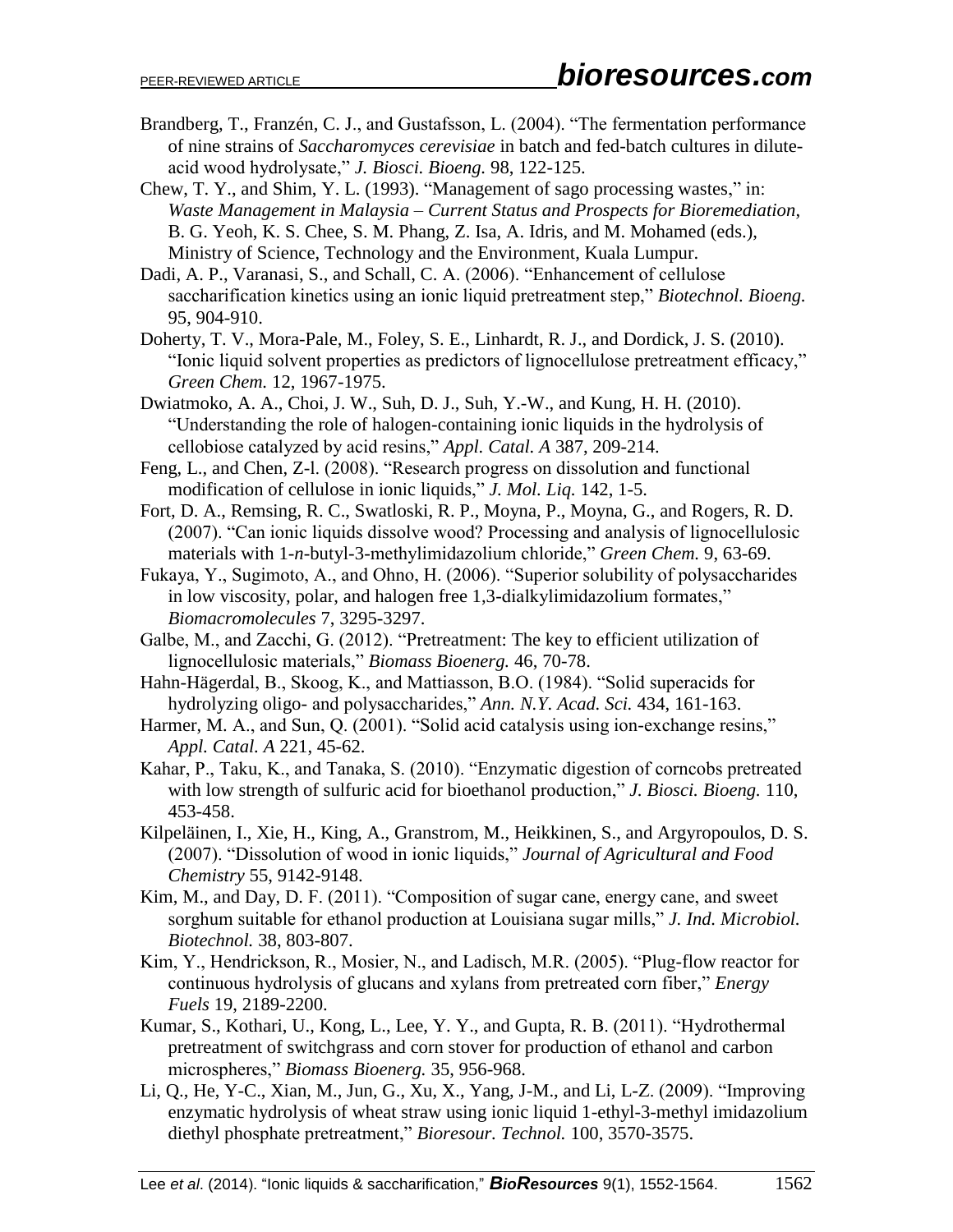- Kumoro, A. C., Ngoh, G. C., Hasan, M., Ong, C. H., and Teoh, E. C. (2008). "Conversion of fibrous sago (*Metroxylon sagu*) waste into fermentable sugar via acid and enzymatic hydrolysis," *Asian Journal of Scientific Research* 1, 412-420.
- Kunin, R., Meitzner, E. F., Oline, J. A., Fisher, S. A., and Frisch, N. (1962). "Characterization of Amberlyst 15," *I&EC Product Research and Development* 1, 140-144.
- Larsson, S., Palmqvist, E., Hahn-Hägerdal, B., Tengborg, C., Stenberg, K., Zacchi, G., and Nilvebrant, N.-O. (1999). "The generation of fermentation inhibitors during dilute acid hydrolysis of softwood," *Enzyme Microb. Technol.* 24, 151-159.
- Lee, K. M., Ngoh, G. C., and Chua, A. S. M. (2013). "Process optimization and performance evaluation on sequential ionic liquid dissolution–solid acid saccharification of sago waste," *Bioresour. Technol.* 130, 1-7.
- Lee, S. H., Doherty, T. V., Linhardt, R. J., and Dordick, J. S. (2009). "Ionic liquidmediated selective extraction of lignin from wood leading to enhanced enzymatic cellulose hydrolysis," *Biotechnol. Bioeng.* 102, 1368-1376.
- Li, C., and Zhao, Z. K. (2007). "Efficient acid-catalyzed hydrolysis of cellulose in ionic liquid," *Adv. Synth. Catal.* 349, 1847-1850.
- Li, C., Wang, Q., and Zhao, Z. K. (2008). "Acid in ionic liquid: An efficient system for hydrolysis of lignocellulose," *Green Chem.* 10, 177-182.
- Li, Q., He, Y.-C., Xian, M., Jun, G., Xu, X., Yang, J.-M., and Li, L.-Z. (2009). "Improving enzymatic hydrolysis of wheat straw using ionic liquid 1-ethyl-3-methyl imidazolium diethyl phosphate pretreatment," *Bioresour. Technol.* 100, 3570-3575.
- Miller, G. L. (1959). "Use of dinitrosalicylic acid reagent for determination of reducing sugars," *Anal. Chem.* 31, 426-428.
- Mora-Pale, M., Meli, L., Doherty, T. V., Linhardt, R. J., and Dordick, J. S. (2011). "Room temperature ionic liquids as emerging solvents for the pretreatment of lignocellulosic biomass," *Biotechnol. Bioeng.* 108, 1229-1245.
- Nelson, M. L., and O'Connor, R. T. (1964). "Relation of certain infrared bands to cellulose crystallinity and crystal lattice type. Part II. A new infrared ratio for estimation of crystallinity in celluloses I and II," *J. Appl. Polym. Sci.* 8, 1325-1341.
- Ooshima, H., Sakata, M., and Harano, Y. (1986). "Enhancement of enzymatic hydrolysis of cellulose by surfactant," *Biotechnol. Bioeng.* 28, 1727-1734.
- Petersen, M. Ø., Larsen, J., and Thomsen, M. H. (2009). "Optimization of hydrothermal pretreatment of wheat straw for production of bioethanol at low water consumption without addition of chemicals," *Biomass Bioenerg.* 33, 834-840.
- Rinaldi, R., Meine, N., vom Stein, J., Palkovits, R., and Schüth, F. (2010). "Which controls the depolymerization of cellulose in ionic liquids: The solid acid catalyst or cellulose?" *ChemSusChem* 3, 266-276.
- Sluiter, A., Hames, B., Ruiz, R., Scarlata, C., Sluiter, J., Templeton, D., and Crocker, D. (2011). "Determination of structural carbohydrates and lignin in biomass," National Renewable Energy Laboratory, Golden, Colorado.
- Soriano, A. N., Agapito, A. M., Lagumbay, L. J. L. I., Caparanga, A. R., and Li, M.-H. (2010). "A simple approach to predict molar heat capacity of ionic liquids using group-additivity method," *J. Taiwan Inst. Chem. Eng.* 41, 307-314.
- Sreenath, H. K., and Jeffries, T. W. (2000). "Production of ethanol from wood hydrolyzate by yeasts," *Bioresour. Technol.* 72, 253-260.